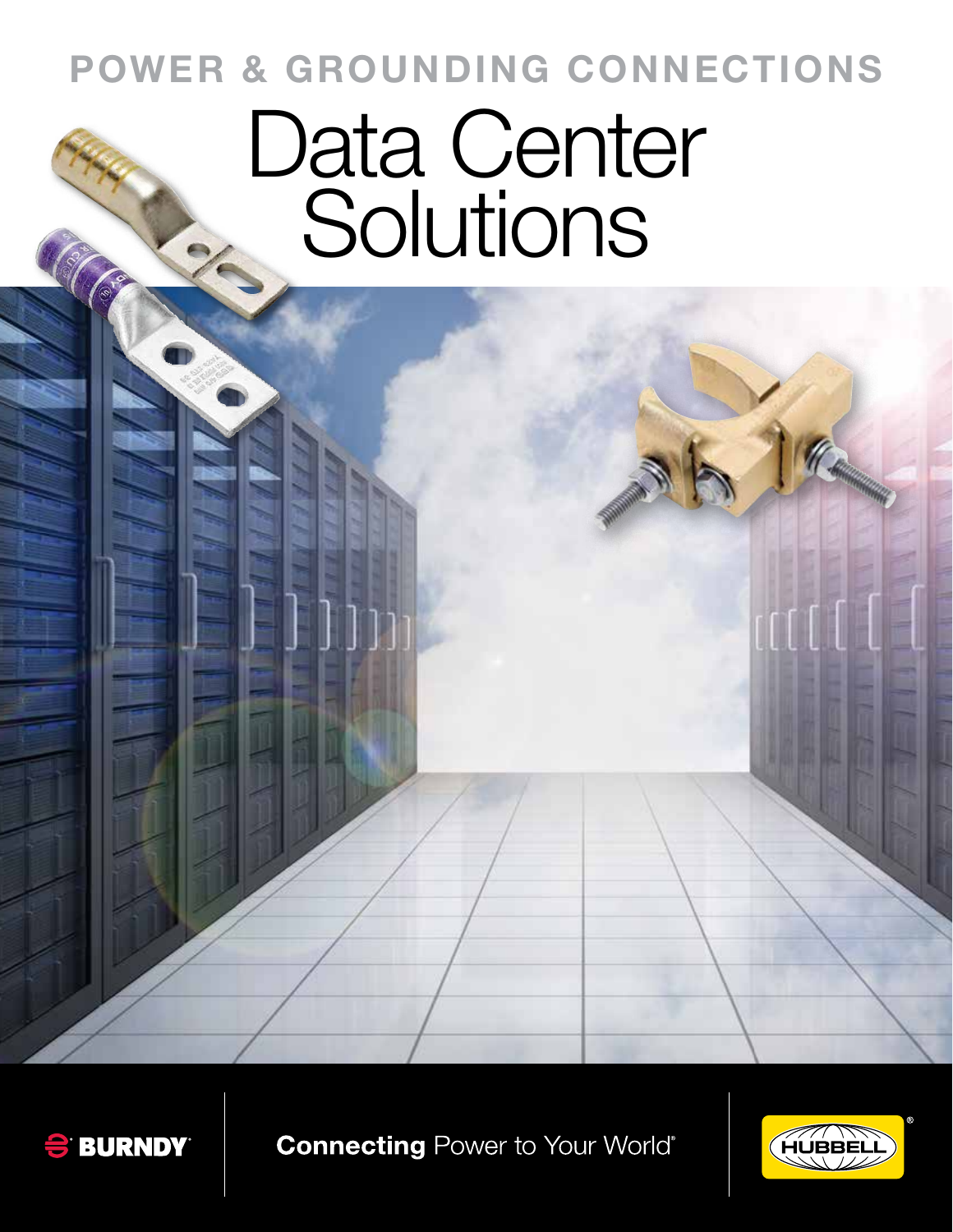# **Building the Framework**

Strong, reliable data infrastructure is what supports the smooth execution of business every day. BURNDY has developed a line of products that deliver a constant flow of advanced technology and solutions to meet the ever-changing requirements of the data center industry.

When working with incoming distribution lines, the substation facility, switchgear, uninterruptible power supply (UPS) systems, power distribution equipment (PDE) and raised floor grounding systems, choose BURNDY for efficient grounding methods, innovative connectors and dependable tooling.

#### **About Us**

With corporate headquarters in Manchester, New Hampshire, BURNDY employs more than 1,200 employees, including more than 125 BURNDY® Factory Direct Sales Representatives and top manufacturing representatives. We staff manufacturing sites throughout New England, the American Midwest and Canada, plus a distribution center in New Hampshire. As a global company, we have offices in Mexico, Brazil and Canada in addition to our engineering and marketing business units in India. We also have 20 fully equipped demonstration trucks in the United States, Canada and Mexico. **Whether you're looking for information about the products you plan to install or how existing products are performing, we have the solutions you need.**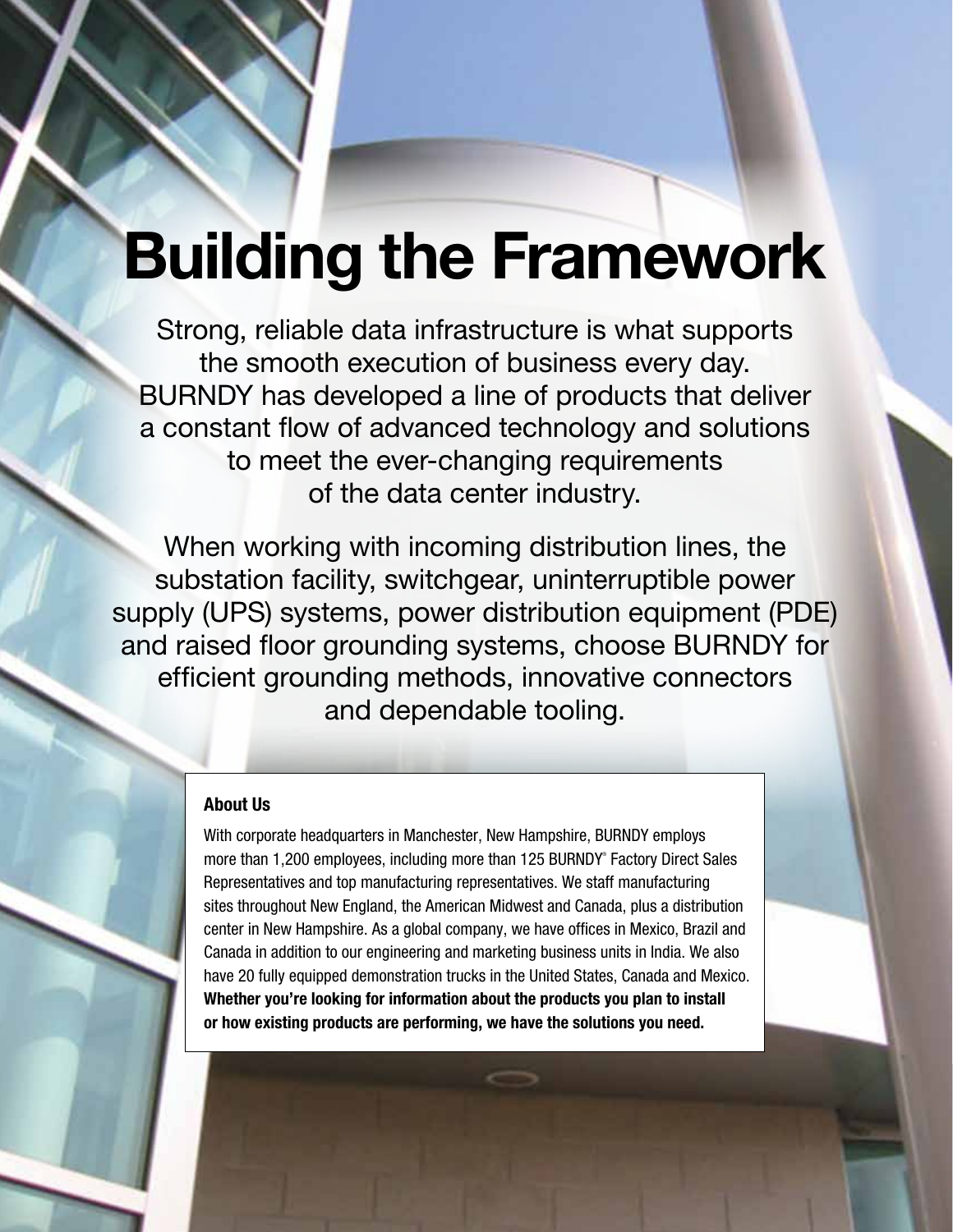



# Products for the Data Center Market

| <b>Product Grouping</b>                                   | <b>Raised Floor</b><br>Grounding | <b>Power</b><br><b>Distribution</b> | <b>Backup Power</b><br><b>Generator</b> | <b>Outside</b><br><b>Transformer</b> |
|-----------------------------------------------------------|----------------------------------|-------------------------------------|-----------------------------------------|--------------------------------------|
| Grounding Clamps Raised Floor (GAR, GP, GRF, GXP)         | $\bullet$                        |                                     |                                         |                                      |
| <b>SERVIT</b> and SERVIT Post Connectors                  | $\bullet$                        |                                     |                                         |                                      |
| <b>HYGROUND® Compression Grounding</b>                    | $\bullet$                        |                                     | $\bullet$                               | $\qquad \qquad \bullet$              |
| BURNDYWeld® Exothermic Grounding and QIKLITE <sup>®</sup> | $\triangle$                      |                                     | $\triangle$                             | ۰                                    |
| YAZ-FX, YAZ-FXB Copper HYDENT" Connectors                 |                                  | $\bullet$                           | $\bullet$                               | $\qquad \qquad \bullet$              |
| YA-A Aluminum HYDENT™ Connectors                          |                                  | $\bullet$                           | $\qquad \qquad \blacksquare$            | $\bullet$                            |
| Installation Tooling and Dies                             | $\bullet$                        | $\bullet$                           | $\bullet$                               | $\qquad \qquad \bullet$              |
| <b>Mechanical Connectors</b>                              |                                  | ۰                                   | $\bullet$                               | $\qquad \qquad \blacksquare$         |
| <b>Copper Bus Bars</b>                                    |                                  | $\bullet$                           |                                         |                                      |
| PENETROX <sup>**</sup> Oxide Inhibitor                    | $\bullet$                        | $\bullet$                           | $\qquad \qquad \bullet$                 | $\qquad \qquad \bullet$              |
| <b>UNIRAP™ Cable Ties</b>                                 | $\bullet$                        | $\bullet$                           | $\bullet$                               | ۰                                    |
| <b>Heat Shrink</b>                                        |                                  |                                     | $\qquad \qquad \blacksquare$            | $\bullet$                            |
| <b>BSRG Signal Reference Grid</b>                         | $\bullet$                        |                                     |                                         |                                      |
| <b>Flexible Braid</b>                                     |                                  | ۰                                   | ٠                                       | ۵                                    |

# Installation Tooling

BURNDY® tooling delivers a closed-loop, quality system. Our crimping tools and gauges are key components in creating a conforming electrical connection while still providing users with an ergonomic and reliable design along with safe crimping and cutting capabilities.

# Raised Floor Grounding Connectors

BURNDY offers several types of raised floor grounding connectors, designed especially for the data center industry.

#### **SUPER-CLAMP<sup>™</sup> Connector**

The SUPER-CLAMP<sup>™</sup> connector works with an extensive range of pedestal types or conductors, accepting pedestals that range from 3/4" to 2" in either round or square styles. One or two wires (from #6 solid to 4/0 stranded) can be arranged in parallel or in a cross-grid configuration.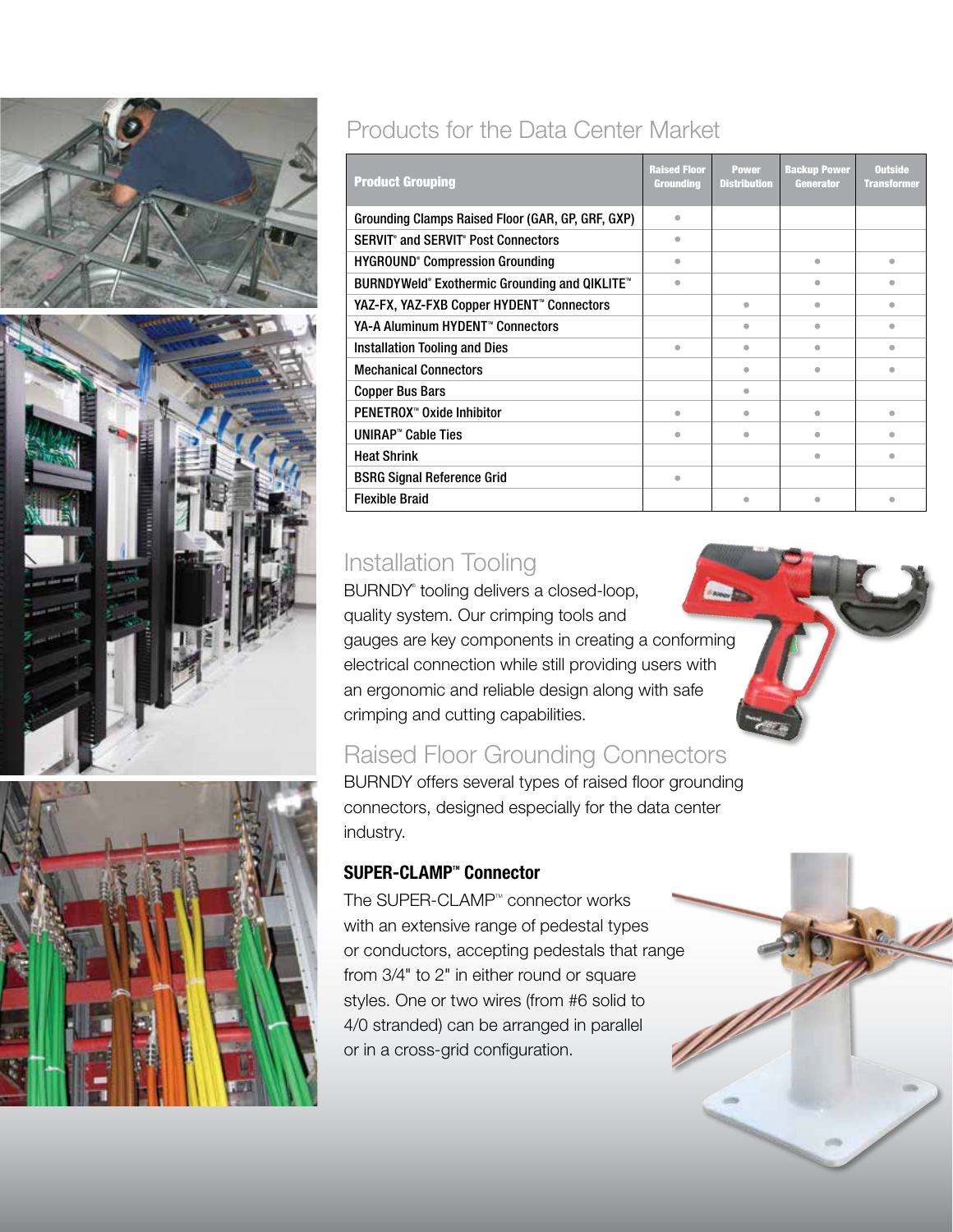To install a SUPER-CLAMP<sup>™</sup> connector, all you need is a half-inch socket-type tool, such as a nut driver, drill, traditional socket set, or open ended or adjustable

wrenches. The "open face" design doesn't require you to disassemble u-bolts or other hardware before installing the clamp on a pedestal.

#### Available in Option Listed for Rebar Connectors

The GXP1828RF SUPER-CLAMP<sup>™</sup> connector is listed for rebar connections. Choose this cULus Listed style for use with rebar sizes #7 to #12 (7/8" to 1½" diameter).

#### UNIGROUND<sup>"</sup> Type GRF Connector

This universal grounding clamp can be installed on round or square pedestals, and can accommodate one or two grounding wires. The underfloor signal reference grid provides the low-impedance ground path that attenuates

high frequency static and 60 Hz transient noise for cleaner data output. Additional features include a single connector that fits all applications, a single bolt design, tin-plated cast bronze construction and UL Listing.

#### **Type GP Ground Connector**

This high copper alloy ground connector is designed to join a range of parallel cables perpendicular to rod, pipe or column. The UL Listed connector can also be used with one groove for run and the other to tap to equipment. The connector can be installed with just one wrench, and is acceptable for direct burial in earth or concrete.

### Bus Bars

Ideal as a common grounding point in a data center, the UL Listed BURNDY® bus bar is available in a 12-inch and 24-inch undrilled model, which can be custom made in the field. In addition, two bus bars have been specifically designed

to be mounted either vertically or horizontally to an equipment rack used to support computer equipment.









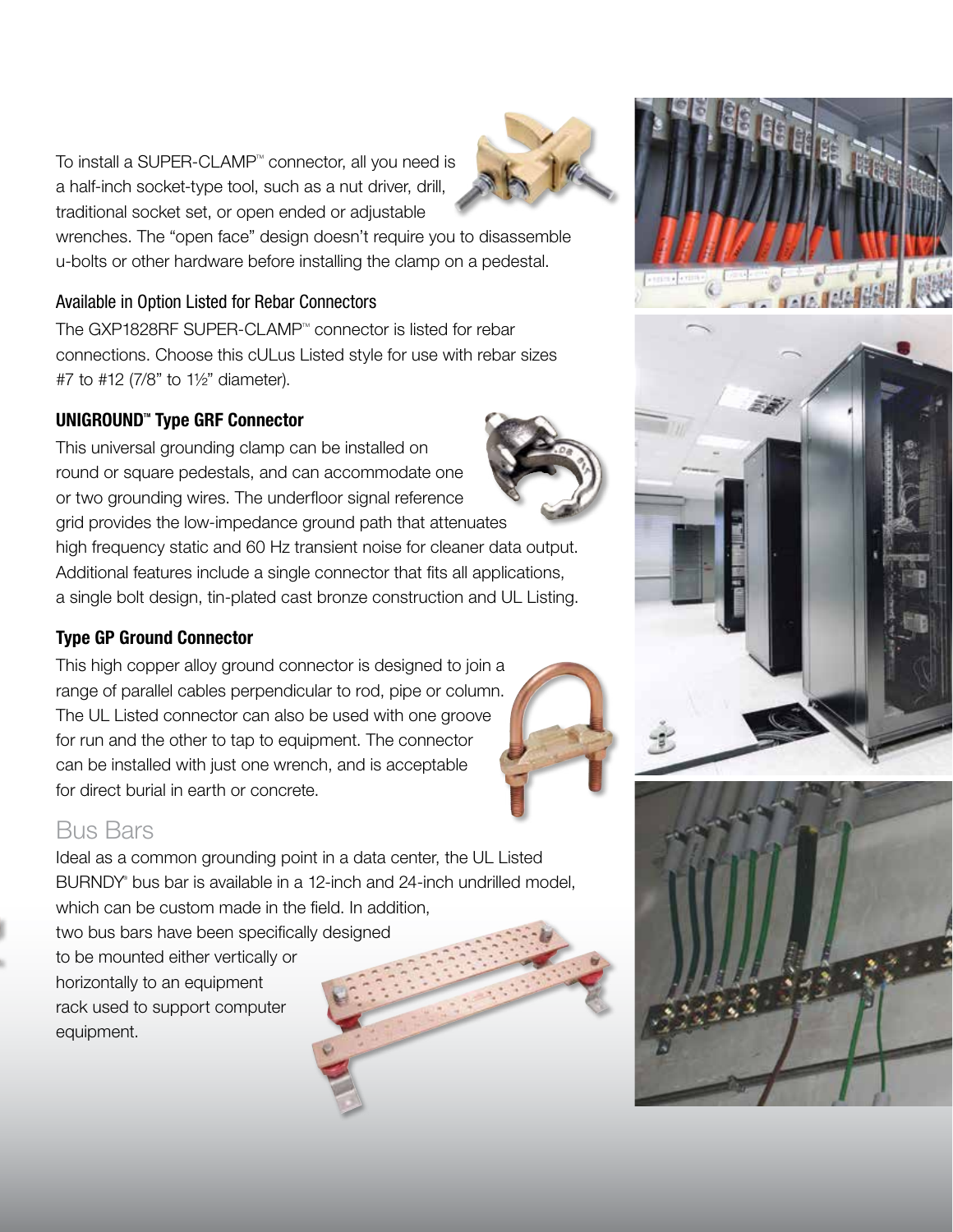# BURNDY customer service is available 24-7. **No down time.**



# HYGROUND<sup>®</sup> Compression Grounding

The BURNDY® HYGROUND® irreversible compression grounding system is a safe, cost-effective and efficient method that meets the most stringent safety and performance requirements, including OSHA, UL97, UL467 and IEEE 837, and is approved for direct burial.

All HYGROUND® connectors can be installed in any type of weather in less than three minutes. The HYGROUND® system is known for its top quality and long-term performance.

## HYDENT<sup>™</sup> Compression

BURNDY<sup>®</sup> HYDENT<sup>™</sup> uninsulated copper and aluminum compression terminals are designed to provide a fast and easy installation. As part of the BURNDY® Engineered System, HYDENT™ connectors are marked with the wire size and type; die index; color coding; and the proper number and location of crimps. Once properly installed, the BURNDY® connector is embossed with the die number, making it easy to visually inspect.